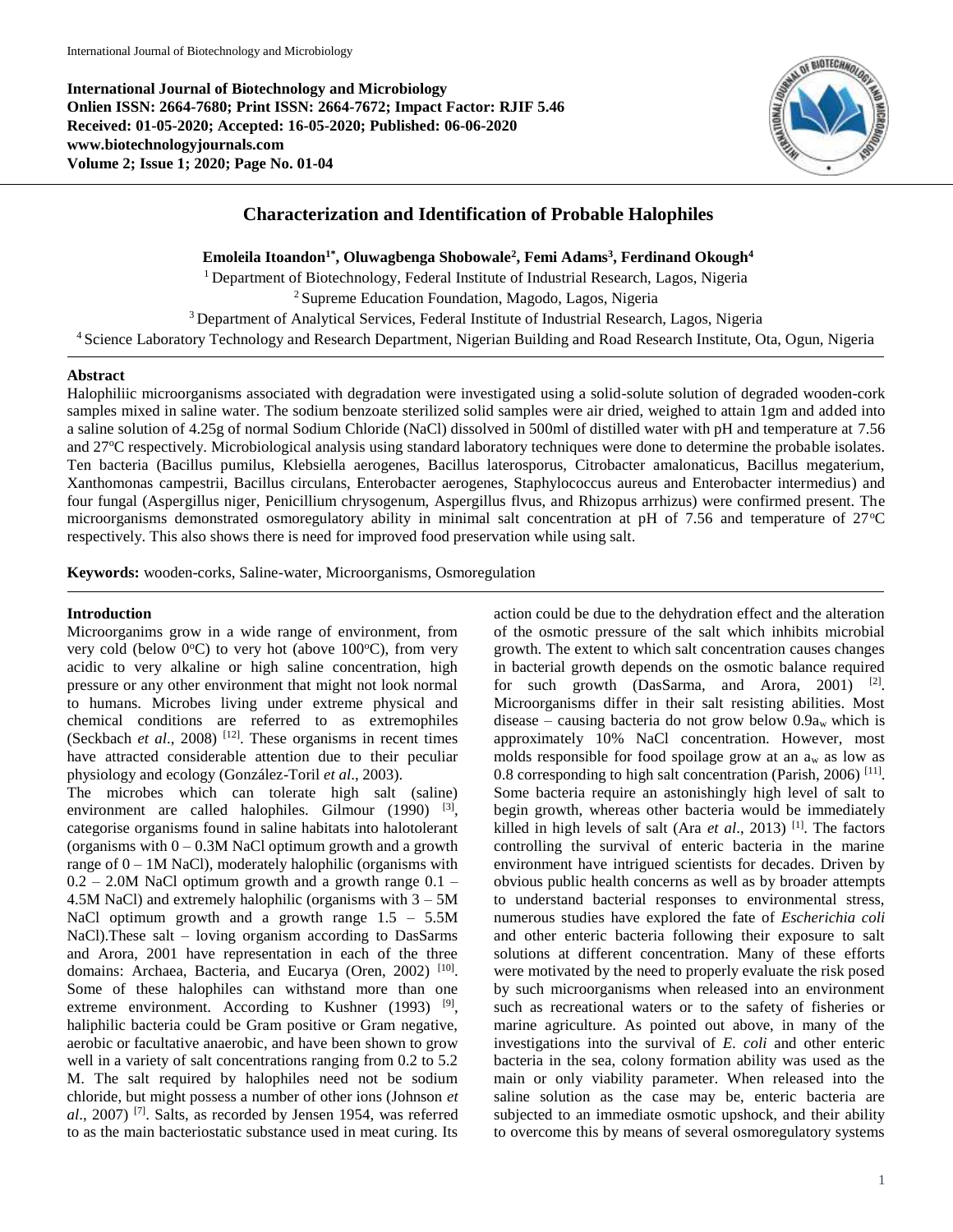could largely influence their subsequent survival in that environment. Some marine bacteria, such as members from the *Vibrio* genera, require a certain amount of salt to grow. Other bacteria, such as *E. coli*, can grow either in the presence or absence of salt (Gilmour, 1990)  $^{[3]}$ . The bacterial species that require salt, like *Vibrio* sp., have an internal osmolyte property that requires salt on the outside of the cell to maintain 1. osmotic balance over the cell membrane. Without salt, these organisms would "burst" as water rushes into the cell to try and achieve balance (DasSarma, and Arora, 2001 [2]; Gilmour, 1990) [3] . *E. coli* may have optimal growth in the absence of salt, but in the presence of salt it will grow, just at an attenuated rate as neutral salt has been found to affect the physical nature of the growth of microorganism (Holm and Sheman,  $1924$ )<sup>[5]</sup>. For bacteria with salt tolerance, growth and salt concentration have a direct correlation. As the amount of salt in the growth medium increases, bacterial growth decreases. For bacteria that require salt, a bell shaped growth curve is observed. Upon an osmotic upshift, bacterial cells accumulate or synthesize specific osmoprotectant molecules, in order to equalize osmotic pressure and avoid drastic loss of water from the cytoplasm. Salt will slow mold growth. Salty solutions will cause the mold cells to become dehydrated through osmosis.

This is why meats such as ham and jerky are traditionally salted to prevent the growth of mold and bacteria. Wooden- 2. corks used to cork bottles containing wine, juices etc. were analyzed in this experiment and studies showed the effect of high concentration of saline water on microorganisms associated with wooden-corks. The aim of the study is to enable identification of microorganisms that can survive in a minimal salty environment associated with wooden-corks found in debris.

# **2. Materials and Method**

# **2.1 Preparation of Salt Solution**:

Zero point one four five molar (0.145M) of normal salt (NaCl) was prepared by weighing 4.5g in 500ml of distilled water. The pH was  $7.56$  and temperature recorded to be  $27^{\circ}$ C.

# **2.2 Preparation of Wooden Cork Salt Solution (WCSS)**

Ten (10) wooden corks were collected from waste dump sites around Oshodi area within Lagos State, Nigeria. These wooden-cork (w-c) samples were washed with sodium benzoate and soaked in the prepared salt solution for 3 days.

# **2.3 Microbial Analysis**

Ten (10) fold serial dilutions of the wooden core salt solution (WCSS) were carried out. Zero point one mililitre (0.1ml) of the diluents  $10^2$ ,  $10^4$ ,  $10^6$  and  $10^8$  were inoculated into Nutrient agar, MacConkey agar, DeMan Rogosa Sharpe agar, Trypton soy agar and Sabraud dextrose agar. The seeded plates of NA, MCA, DMRSA, TSA were incubated at  $37^{\circ}$ C for 24 hours while PDA was incubate at  $25^{\circ}$ C for 3-5 days

# **2.4 Characterization**

Microbial characterization of isolates after incubation period was carried out using laboratory techniques such as: Total viable counts, gram's reaction, morphology, catalase oxidase and motility tests. Microbial identification was further done

with confirmatory tests such as; Nitrate, Citrate, Methyl Red, Voges Proskauer and Sugar fermentation (Fructose, Mannose, Xylose, Sorbose, Sorbitol, Sucrose, Inositol, Lactose, Glucose and Maltose).

#### **Results and Discussion**

1. A A total number of ten (10) bacteria (Bacillus pumilus, Klebsiella aerogenes, Bacillus laterosporus, Citrobacter amalonaticus, Bacillus megaterium, Xanthomonas campestrii, Bacillus circulans, Enterobacter aerogenes, Staphylococcus aureus and Enterobacter intermedius) and four (4) mold (Aspergillus niger, Penicillium chrysogenum, Aspergillus flvus, and Rhizopus arrhizus) were isolated and screened. Table.1 shows the total viable counts of microbial isolates as 6  $\times$  10<sup>2</sup>cfu/ml on nutrient agar as the highest from diluents 2 factor while MacConkey agar had  $0.1 \times 10^1$  cfu/ml as the lowest counts from diluent 8 factor. On Sabraud dextrose agar all diluent factors  $2 - 8$  had a single isolate each different from the other. Table 2 showed bacteria mophorlogical characteristics. The results illustrated that Bacillus spp., Xanthomonas sp., Citrobacter sp., and Enterobacter spp. were rod shaped while Staphylococcus aureus was shaped cocci. Most of the isolates were creamy while Staphylococcus aureus and Xanthobacter sp. were orange and yellow colour respectively.

**2.** Table 3 shows the mophorlogical characteristics of the isolates. The isolates where characterized and identified as Aspergillus niger, Penicillium chrysogenum, Aspergillus flavus and Rhizopus arrhizus respectively. The results from table 4 illustrated the microbial activity soluble substrates and few activities were observed by the isolates. While isolate 4, a Bacillus sp. demonstrated more activity, others showed less, but isolate 8 which appeared as an unidentified strain of Enterobacter sp. did not demonstrate any activity. From table 5, the isolate was identified based on conventional biochemical tests. The table illustrates the ability of all the isolates to ferment fructose, lactose and glucose It was also observed that Bacillus pumilus and Klebsiella aerogens demonstrated same utilization characteristics on all test samples. The table also showed that Bacillus pumilus, Klebsiella aerogenes, Enterobacter aerogenes and Enterobacter intermedius showed positive effect to Voges Proskauer, fructose, mannose, xylose, and sorbose sugars. It was also observed that the following isolates Bacillus circulans, Enterobacter aerogenes, Bacillus laterosporus and Bacillus pumilus were positive to sucrose, inositol, lactose, glucose and maltose. The results showed isolates that can survive in low saline environment. It has been a known fact from ancient time that salt could be used for food preservation because it has the tendency to inhibit the growth of microorganisms (Koo, 2009) [8], and this form basis for the use of salts in food preservation. Enteric bacteria are halotolerant, hence they can grow in the presence or absence of salt (Gilmour, 1990)<sup>[3]</sup>. Salmonella sp, E.coli and K. aerogenes are halotoleant enteric bacteria (Gilmour, 1990)<sup>[3]</sup>, these organisms have been found to be food contaminants of public health interest. According to the article "Bacterial Food Poisoning" by Wagner, 2008, Listeria species are able to grow over an extremely large range of salt concentration, up to 30.5 percent. This level of tolerance can affect the food industry's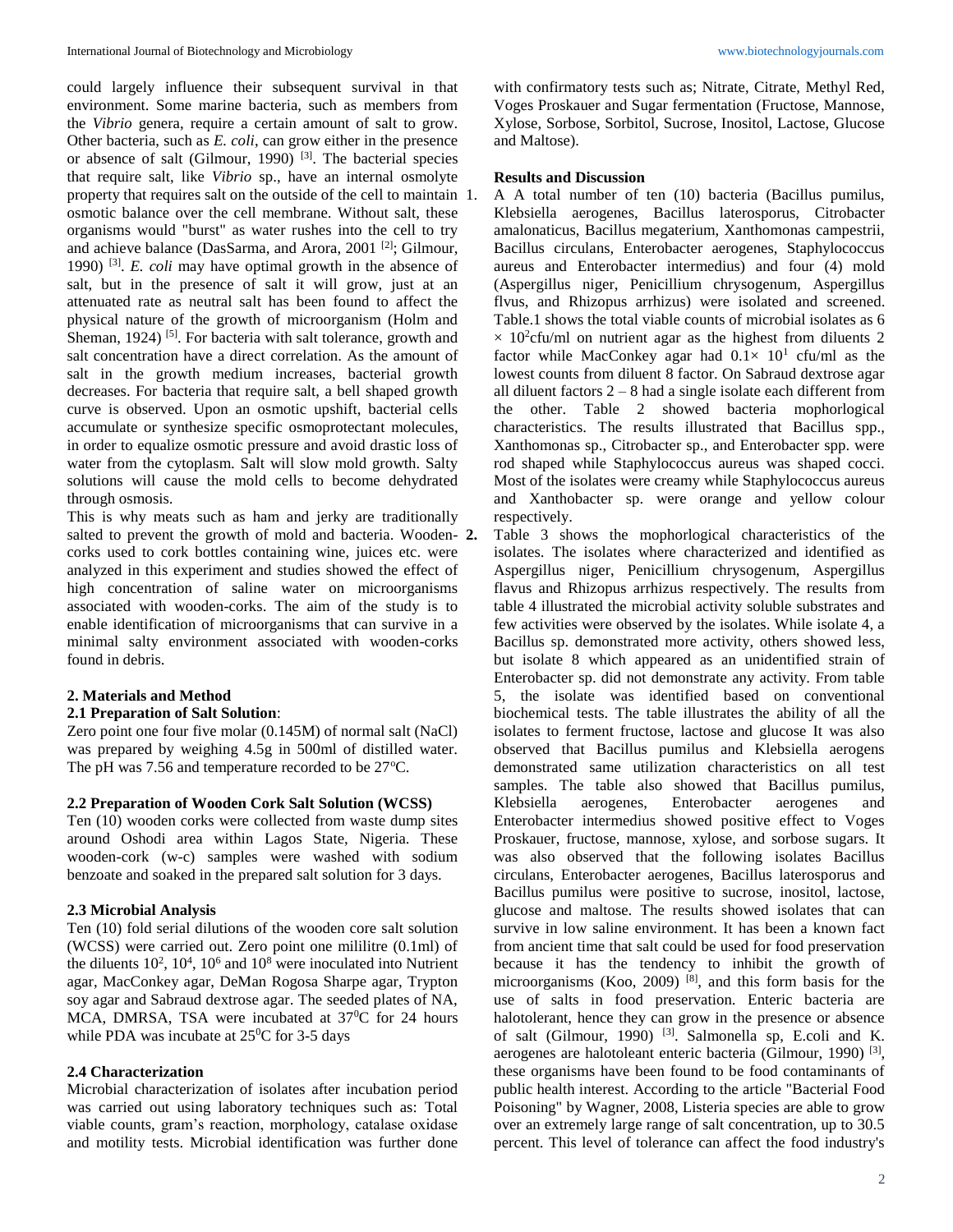attempts to use salt as a natural way to control the presence of microorganisms.

# **4. Conclusion**

It is often believed that salt is been used to prevent microbial growth but overtime research has proven there some microorganisms

Whom utilize these salts at high concentration for growth. This investigation showed some of these isolates with such ability thus it is necessary to further examine theses microbes. This will help to understand growth pattern of these isolates in different salt water concentration, how they breakdown salt and the byproduct they produce, as well the supporting agents responsible for such activity

| Table 1: Total Viable Counts of Microbial Isolates (cfu/ml) |
|-------------------------------------------------------------|
|-------------------------------------------------------------|

| <b>Sample</b>             | Dilution | <b>NA</b>           | Mac                 | <b>MRS</b>          | <b>TSA</b>          | <b>SDA</b>      |
|---------------------------|----------|---------------------|---------------------|---------------------|---------------------|-----------------|
|                           |          | $.6 \times 10^2$    | $.2 \times 10^2$    | $7.0 \times 10^{1}$ | $.4 \times 10^2$    | A single colony |
| Wooden Cork Salt Solution |          | $.6 \times 10^{1}$  | $.3 \times 10^1$    | $3.8 \times 10^{1}$ | $3.0 \times 10^{1}$ | A single colony |
|                           |          | $0.2 \times 10^{1}$ | $0.1 \times 10^{1}$ | $2.1 \times 10^{1}$ | $2.7 \times 10^{1}$ | A single colony |
|                           |          | $0.2 \times 10^{1}$ | $0.1 \times 10^{1}$ | $0.8 \times 10^{1}$ | $1.6 \times 10^{1}$ | A single colony |

Key: N.A=Nutrient Agar, Mac= MacConkey Agar, M.R.S=de.Man Rogosa Sharpe Agar, T.S.A= Trypton Soy Agar, S.D.A= Sabraud Dextrose Agar.

|  |  |  | Table 2: Bacteria Morphological Characteristics of Isolates from Wooden Cork Salt Solution. |
|--|--|--|---------------------------------------------------------------------------------------------|
|  |  |  |                                                                                             |

| <b>Sample Codes</b> | <b>Gram's Reaction</b> | <b>Catalase Shape Motility</b> |       |                          | Morphology                                   | <b>Isolates Codes</b> |
|---------------------|------------------------|--------------------------------|-------|--------------------------|----------------------------------------------|-----------------------|
| WcSs.1              |                        |                                | Rods  |                          | Cream, dull, low convex, opaque.             | Bacillus sp.          |
| WcSs.2              |                        |                                | Rods  | $\overline{\phantom{0}}$ | Creamy, shiny, mucoid, big colony            | Klebiella sp.         |
| WcSs.3              |                        |                                | Rods  | $+$                      | Creamy, watery, flat, big colony             | Bacillus sp.          |
| WcSs.4              |                        |                                | Rods  | $^{+}$                   | Creamy, big colony, raised, entire           | Citrobacter sp.       |
| WcSs.5              | $^+$                   | $^+$                           | Rods  | $^{+}$                   | Cream, flat, entire, dull, opaque            | Bacillus sp.          |
| WcSs.6              |                        |                                | Rods  | $^{+}$                   | Yellow, watery, spreading                    | Xanthomonas sp.       |
| WcSs.7              |                        |                                | Rods  | $+$                      | Creamy, low convex, entire, opaque, umbonate | Bacillus sp.          |
| WcSs.8              |                        | $^+$                           | Rods  | $^{+}$                   | Creamy, watery, slimy, spreading, opaque     | Enterobacter sp.      |
| WcSs.9              | $^+$                   |                                | Cocci | $\overline{\phantom{a}}$ | Orange, raised, entire                       | Staphylococcus sp.    |
| WcSs.10             |                        |                                | Rods  |                          | Creamy, raised, round, shining               | Enterobacter sp.      |

Key: WcSs = Wooden Cork Salt Solution

#### **Table 3:** Mold Morphological Characteristics Isolates from Wooden Cork Salt Solution.

| <b>Sample Codes</b> | <b>Macroscopy Morphology</b>                                                                                                                                                                                                                        | <b>Microscopy Morphology</b>                                                                                                                                                                                                                                                                                                                                                   | <b>Isolates</b>         |
|---------------------|-----------------------------------------------------------------------------------------------------------------------------------------------------------------------------------------------------------------------------------------------------|--------------------------------------------------------------------------------------------------------------------------------------------------------------------------------------------------------------------------------------------------------------------------------------------------------------------------------------------------------------------------------|-------------------------|
| WcSs.1              | Colony was white woolly quickly<br>becoming black with conidial<br>production. Reverse was pale yellow.                                                                                                                                             | Hyphae are septate and hyaline were present. Conidial<br>heads were radiate initially, splitting into columns at<br>maturity. Conidiophores were long, smooth, and hyaline,<br>becoming darker at the apex and terminating in a globose<br>vesicle. Metulae and phialides were present and covered<br>the entire vesicle. Conidia were brown to black, very<br>rough, globose. | Aspergillus niger       |
| WcSs.2              | The colony was flat, filamentous, and<br>velvety, woolly to blue gree. The plate<br>reverse was pale to yellowish                                                                                                                                   | Septate hyaline hyphae, branched conidiophores, metulae,<br>phialides, and conidia were observed. Metulae were<br>secondary branches that formed on conidiophores. The<br>metulae carried the flask-shaped phialides. Round conidia,<br>unicellular, and visualized as unbranching chains at the<br>tips of the phialides.                                                     | Penicillium chrysogenum |
| WcSs.3              | Texture is woolly to cottony to<br>yellowish-green. Sclerotia present.<br>Goldish to red-brown in reverse.                                                                                                                                          | Hyphae are septate and hyaline present. Conidial heads<br>were radiate to loosely columnar. Conidiophores were<br>coarsely roughened, uncolored and wide, vesicles globose<br>to subglobose, metulae were present.                                                                                                                                                             | Aspergillus flavus      |
| WcSs.4              | Colony grew very rapidly, filling the<br>Petri dish in 4 days. The texture was<br>observed with typical cotton pattern.<br>The front color was white initially and<br>turned grey to yellowish brown in time<br>while the reverse is white to pale. | Nonseptate broad hyphae, sporangiophores, rhizoids,<br>sporangia, and sporangiospores were visualized.<br>Sporangiophores are brown in color, unbranched and in<br>clusters. Rhizoids were located at the point where the<br>stolons and sporangiophores meet. Sporangia were located<br>at the tip of the sporangiophores                                                     | Rhizopus arrhizus       |